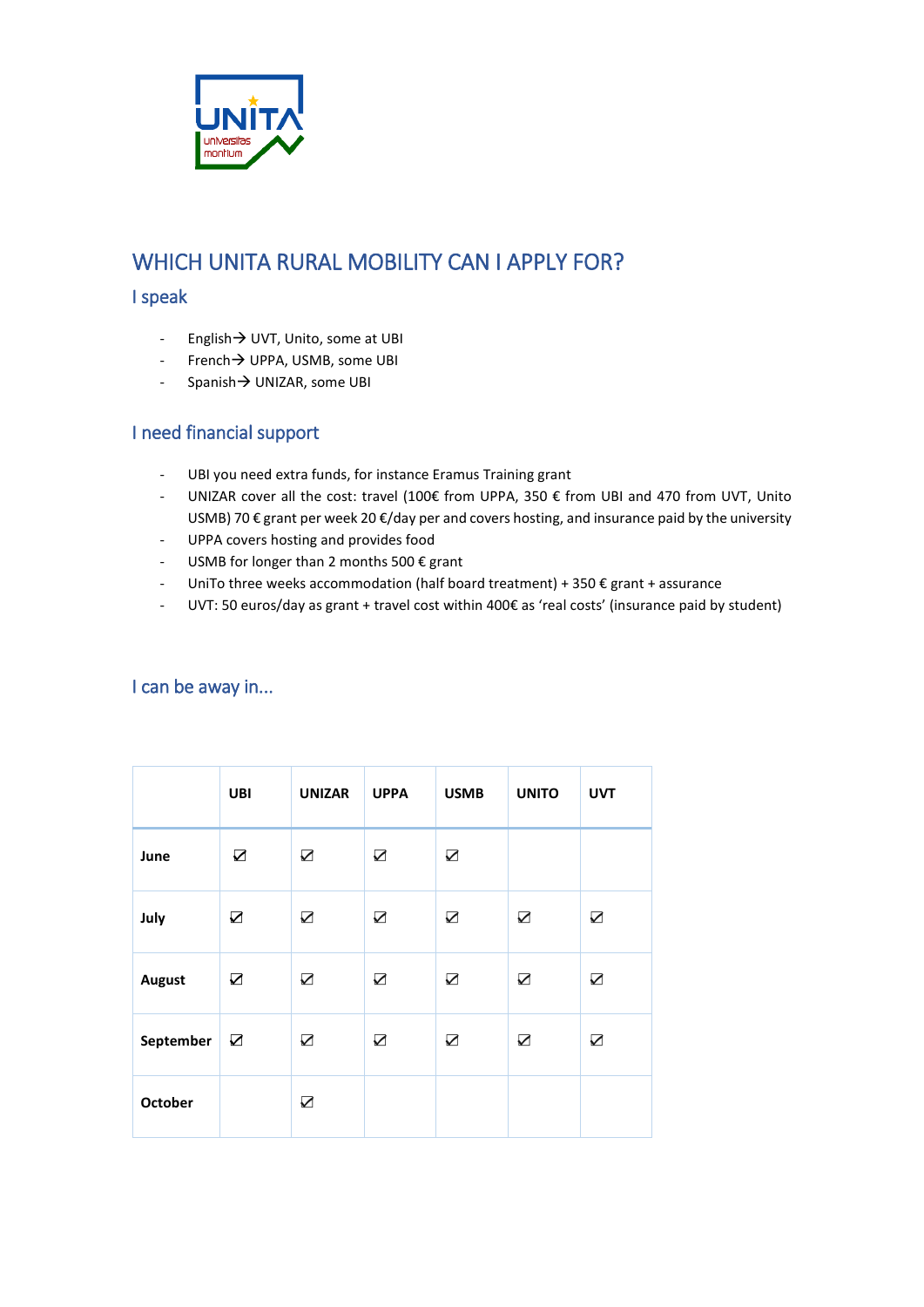### Duration

|          | UBI    | <b>UNIZAR</b> | <b>UPPA</b> | <b>USMB</b> | <b>UNITO</b> | <b>UVT</b> |
|----------|--------|---------------|-------------|-------------|--------------|------------|
| 3 Weeks  |        |               | $\sum$      | $\sum$      | $\sum$       | $\sum$     |
| 4 Weeks  |        | $\sum$        | $\sum$      | $\sum$      |              | $\sum$     |
| 6 Weeks  |        | ☑             | ☑           | $\sum$      |              |            |
| 2 Months | $\sum$ |               | $\sum$      | $\sum$      |              |            |
| 4 Months |        |               | ☑           | ☑           |              |            |

# I am student (at bachelor, master or PhD level) from

|                                                 | <b>UBI</b>              | <b>UNIZAR</b>   | <b>UPPA</b> | <b>USMB</b> | <b>UNITO</b>            | <b>UVT</b> |
|-------------------------------------------------|-------------------------|-----------------|-------------|-------------|-------------------------|------------|
| Any profile                                     | $\sum$                  | $\sum$          | $\sum$      | ☑           | $\sum$                  | $\sum$     |
| <b>Enginiering</b>                              | ☑                       | ☑               |             |             |                         |            |
| <b>Social Science</b>                           | $\triangledown$         | $\triangledown$ |             |             |                         |            |
| <b>Humanities</b>                               |                         | $\sum$          |             |             | $\sum$                  |            |
| <b>BioScience</b>                               |                         | $\sum$          |             |             | $\sum$                  |            |
| Tourism, Arts and<br><b>Cultural heritage</b>   | $\triangledown$         | $\triangledown$ |             |             | ☑                       |            |
| Communication and<br><b>Events organisation</b> | $\overline{\mathbf{z}}$ | $\triangledown$ |             |             | $\overline{\mathbf{z}}$ |            |
| <b>Territorial</b><br>Development               | $\triangledown$         | $\triangledown$ |             |             | ☑                       |            |
| <b>Economics</b><br>Management                  | $\triangledown$         | $\triangledown$ |             |             | ☑                       |            |